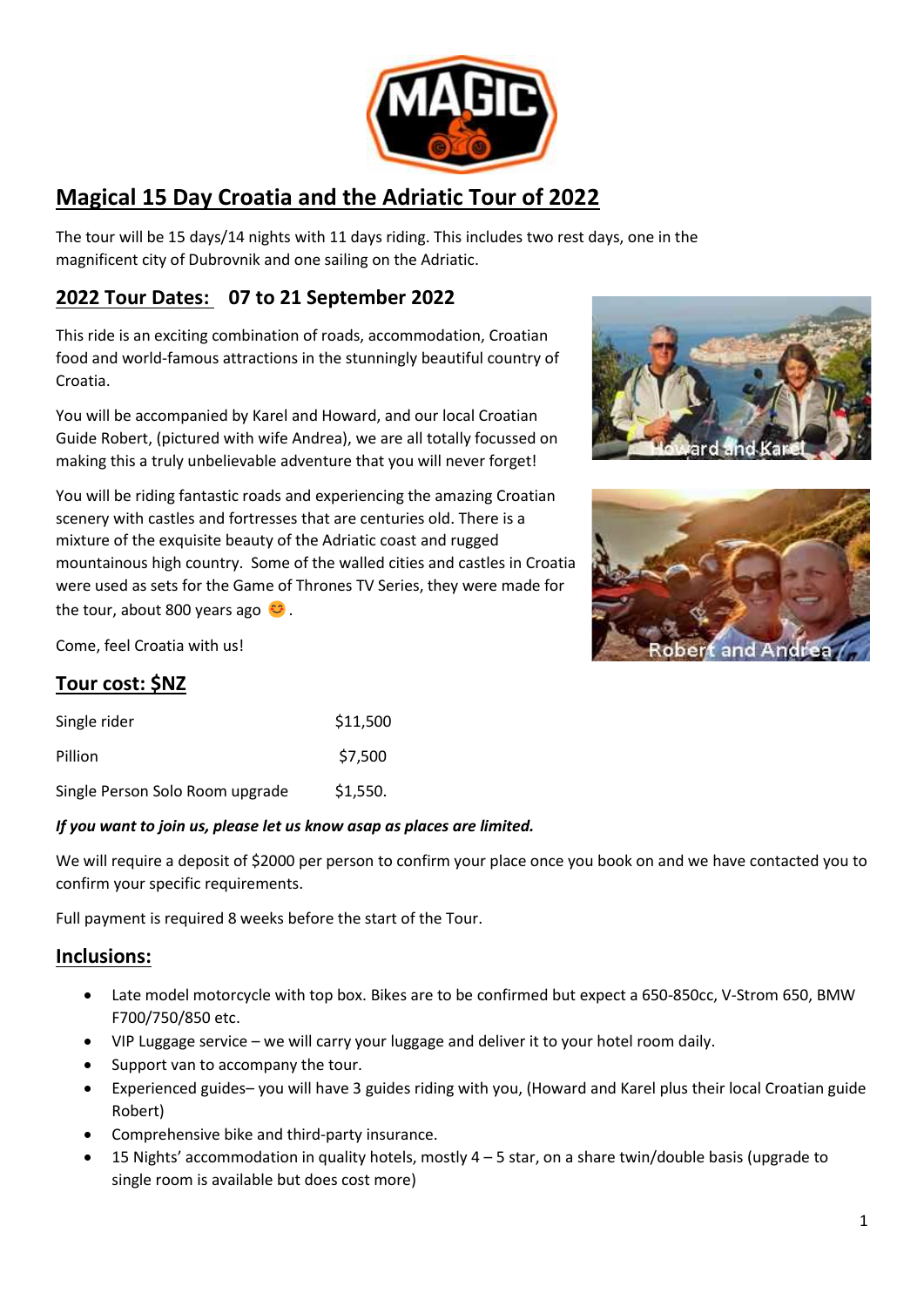

- Dinner, breakfast and lunches every day on the ride, except for the lay days.
- Ferry tickets where required for island "hopping".
- Entrance fees to National Parks

#### **Not Included:**

Flights, drinks at dinner, lunch/dinner on the rest days, fuel for the bike, tolls when on toll roads.

#### **Tour Details**

15 Days/ 11 riding days Starts /Ends: Zagreb, Croatia Total Distance: 2,600 kms Daily Ride distance: Between 200km and 350km. Two Rest days: One in the Dubrovnik area, one sailing on the Adriatic) Highlights of the ride: Zagreb, Opatija, Istria Peninsula, Pag Island, Brac Island, Makarska Riviera, Peljesac Peninsula, Cavtat, Plitvice lakes



#### **15 Days not enough?**

With enough interest from Clients the Tour can be

extended by a few days to include Northern Rides into the Alps, Austria, Switzerland. Please let us know if you would be interested in this option.

As Croatia is quite central in Europe there is ample opportunity to arrange your own extra rides on hired bikes or take personal trips to other famous places in Europe, Italy, Switzerland, Montenegro, Greece are all nearby. Our Tour partner Robert in Croatia is happy to look at any guided tours that you may want him to help you with, of course this will need to be arranged well in advance.

#### **Flights/Travel arrangements**

We have a preferred travel agent that we use for arranging bookings. They have a great travel app, but more importantly, they can be contacted 24/7 which can be very useful when you need to change things, or when things don't go to plan.

#### **Travel Insurance**

We highly recommend that you purchase travel insurance that INCLUDES riding a motorcycle greater than 200cc. Orbit World travel have their own insurance to cover this, it's called Adventure Insurance.